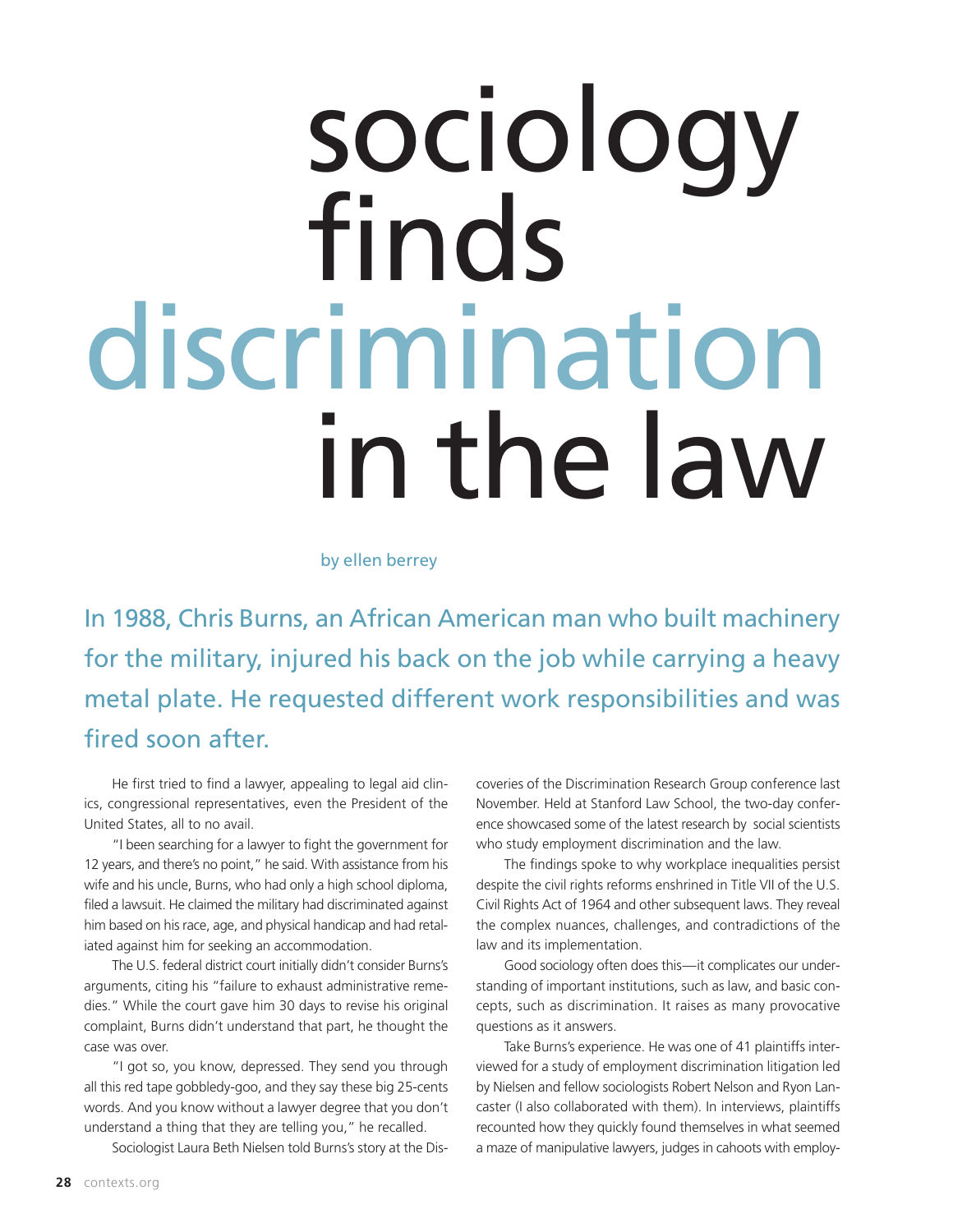



ers, and unreasonable or mysterious rules that prevented them from ever telling their stories. For Burns and many others in similar situations, the law provides partial protection and inadequate recourse, and it can inflict its own harms.

We developed our study in conjunction with the Discrimination Research Group (DRG), a network of many of the top social scientists, lawyers, and policymakers who study the changing dynamics of employment discrimination. Legal studies is an interdisciplinary field, so although most DRG participants are sociologists, our projects often incorporate questions, concepts, and methods from outside sociology.

The panelists at this conference spoke on topics ranging from the effects of civil rights legislation to workplace strategies that increase equality to the insight social science can offer when drafting laws. The sociological findings highlighted tensions, exposed ironies, and posed new ways of thinking about the layers of contradictions operating in anti-discrimination initiatives.

## unfairness in the workplace

While workplace discrimination is prevalent, white women and black, Latino, and Asian men and women have made some inroads into well-paying and high status jobs since 1966, when the U.S. government began to collect these data. Yet, most of these groups remain underrepresented (some grossly) in craft production,

managerial, and professional jobs, according to a 2007 study by sociologists Donald Tomaskovic-Devey and Kevin Stainback.

The U.S. Current Population Census reveals that in 2006, white men still earned significantly more than white

women, African Americans, and Latinos. White women had the closest parity, earning 73.5 percent of what white men earned that year, while Hispanic women had the greatest earnings gap, 51.7 percent. Although these figures don't control for significant factors that affect earnings, such as education, they nonetheless demonstrate the persistence of substantial economic inequity.

Sociological research on discrimination not only documents these patterns of inequality, it tries to explain them. And it shows that our explanations can't just point to sexism and racism in society at large. Rather, workplaces are a significant source of discrimination, which can take many forms.

Sometimes discrimination involves flagrant acts of racism or sexism. Employment law today is designed to adjudicate this intentional discrimination. Often, however, people discriminate unintentionally and unconsciously, or in ways that obscure their prejudice.

Sociologist and social psychologist Cecelia Ridgeway, one of the conference panelists, has shown in her research how unconscious bias operates. Popular gender stereotypes contain assumptions about people's status and competence. Such stereotypes may lead those making decisions to an "implicit bias" in their judgments and actions, such as their willingness to listen to another person's opinion. These biases tend to work to the disadvantage of women, people of color, and other marginalized groups.

Organizations' own practices also generate much inequity at work, especially when combined with widespread patterns of gender and racial bias. Many jobs continue to be segregated by race and gender, even though civil rights laws make it illegal for employers to consider race or sex when they assign positions and set wages. Employers who rely on their employees' networks to obtain applicants are more likely to hire people of the same gender and ethnic characteristics of their current workforce.

Here, sociological research provides a compelling explanation for why the law fails to remedy much workplace inequality: the legal definition of intentional discrimination leaves out implicit bias, hiring by networks, and other influential organizational practices.

# the litigation system

Under the current system, people who believe they have been targets of discrimination must file a complaint with the Equal Employment Opportunity Commission (EEOC), or a state or local agency, and then pursue litigation. Despite the challenges plaintiffs like Chris Burns face when pursuing a lawsuit, the volume of employment discrimination litigation ballooned

Good sociology complicates our understanding of important institutions and basic concepts. It raises as many provocative questions as it answers.

> in the 1990s, Nielsen and her colleagues have shown. The number of discrimination lawsuits filed in federal court tripled from 8,000 in 1990 to 23,000 in 1998, but then dropped to 15,000 by 2006.

> Some of the rise in litigation can be explained by the 1991 Civil Rights Act and the 1992 Americans with Disabilities Act (ADA)—legislation whose track record of helping its intended beneficiaries is mixed, but which nonetheless spurred attention.

Law professors John Donohue and Peter Siegelman sur-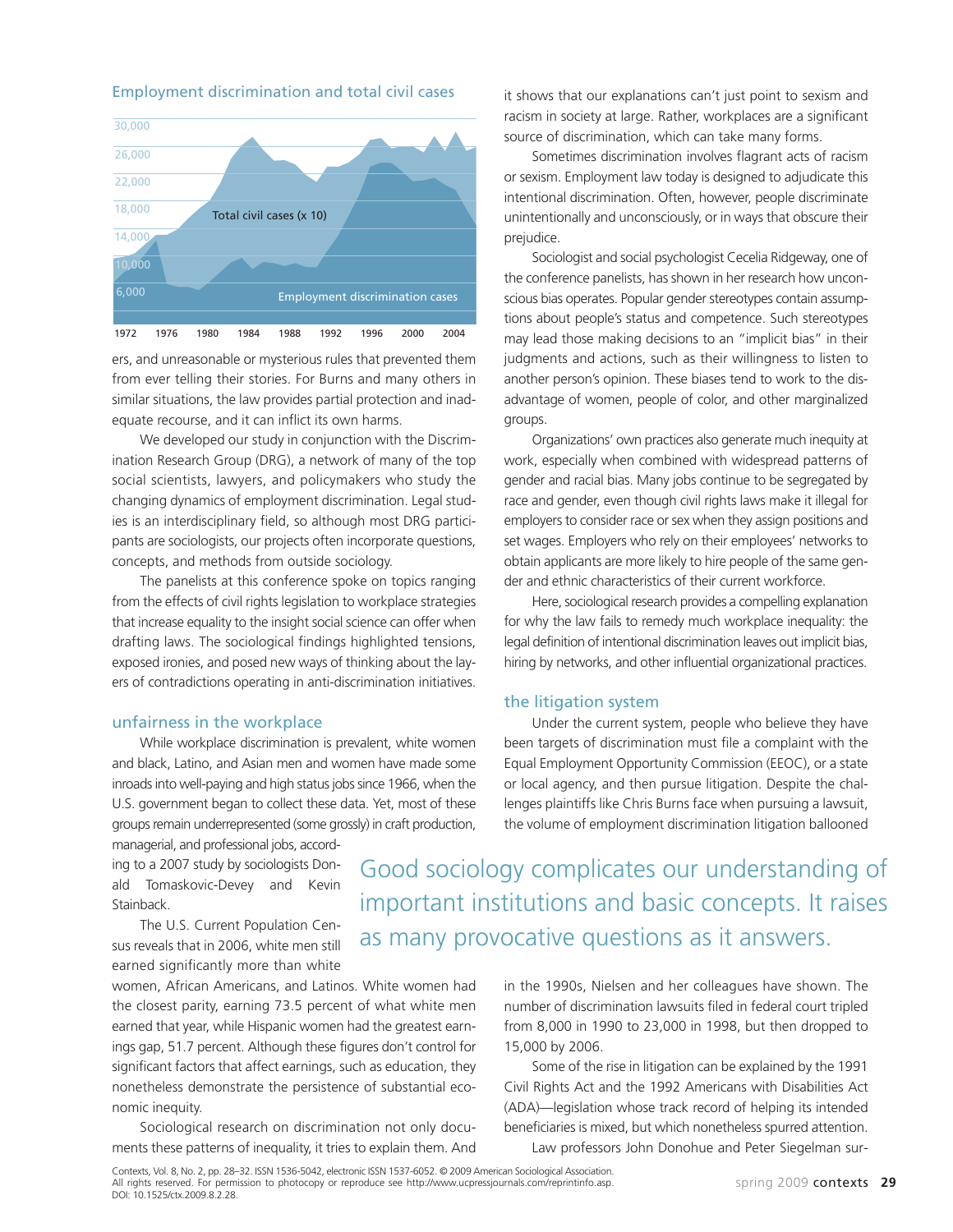# Discrimination class actions filed in federal court



veyed a wide range of social scientific studies and found the early federal employment discrimination laws of 1964 and 1972 generated significant benefits—African-Americans and white women, for example, made inroads into jobs that previously had shut them out—but later interventions in the 1990s had less encouraging results.

One study, by Donohue and colleagues, suggested the ADA didn't actually result in more people with disabilities becoming

# Employment law is designed to adjudicate intentional discrimination. Often, however, people discriminate unintentionally and unconsciously, or in ways that obscure their prejudice.

employed, nor did it stem the decline in their wages that had begun in 1986. This research raises a troubling possibility: in some cases, the newer extensions of employment discrimination law may have serious drawbacks, such as business costs for compliance, but no clear benefits. They may even harm the employment prospects of their intended beneficiaries.

If litigation is workers' primary option, how do they fare once they've filed suit? The literature on litigation (both civil in general and employment discrimination in particular) suggests the system of individual claims is inadequate. Most targets of discrimination won't pursue a claim. Many who do face the common problems of inadequate legal representation, lack of knowledge, and lack of resources.

The law can lead to social change only when individuals choose to mobilize it, according to Nielsen and her colleagues. A group of plaintiffs can opt to file a class-action lawsuit, and these can have far-reaching consequences. Class actions are most likely to claim disparate impact—that an employment practice like a height requirement might seem neutral but, in fact, systematically hurts a protected group—so they're able to help far more people. Class actions also are more likely to succeed. Yet, they made up less than 1 percent of the federal cases between 1987 and 2003, Nielsen and her colleagues reported in their presentation.

Moreover, most litigation doesn't address systemic patterns of discrimination. The vast majority of cases—93 percent—consist of a single plaintiff. Many plaintiffs, especially those without a lawyer, are dismissed by the court or lose early in the process on summary judgment.

If we got our information on these discrimination cases from the news alone, we might conclude that all plaintiffs reap a windfall. Some 96 percent of media reports cover successful plaintiff wins at trial, but just 2 percent of cases filed actually result in a plaintiff win. As well, media reports tend to focus on big wins—more than \$1 million—but the actual median award in these cases is just \$150,000, Nielsen has also found. The litigation study shows plaintiffs are far more likely to settle, and for a median award of \$30,000.

Although employers complain about the hassles of employee lawsuits, employment discrimination law favors employers in both overt and subtle ways. Since the inception of equal employment opportunity law, employers have created departments, positions, policies, and other programs that allegedly prevent or mitigate workplace inequality. But, employ-

> ers' willingness to follow formal and legal procedures when dealing with workers—what sociologist Lauren Edelman and her colleagues call the "legalization of the workplace"—doesn't necessarily translate into less workplace discrimination.

> > In fact, formal legality can make the

law work to an employer's benefit. The courts have developed legal standards based on the very policies and programs employers have created to signal their workplaces are "fair," according to a study by Edelman, and law professors Catherine Albiston and Linda Krieger, sociologist Scott Eliason, and EEOC administrative judge Virginia Mellema.

Judges treat the mere existence of personnel practices, non-discrimination policies, and diversity programs as evidence discrimination hasn't been taking place. They fail to question whether these practices are really implemented or truly effective at protecting workers from discrimination.

# promising alternatives

Social scientists are now beginning to identify systemic practices that can promote greater equality in organizations. Many are the reverse of the routine organizational practices that generate inequality. Job segregation, for example, can be mitigated when employers formalize their processes for posting job openings, establish clear criteria for selecting candidates, and hold administrators accountable for improving the representation of women and people of color.

Other effective practices may come as a surprise. After analyzing more than 800 private employers since the early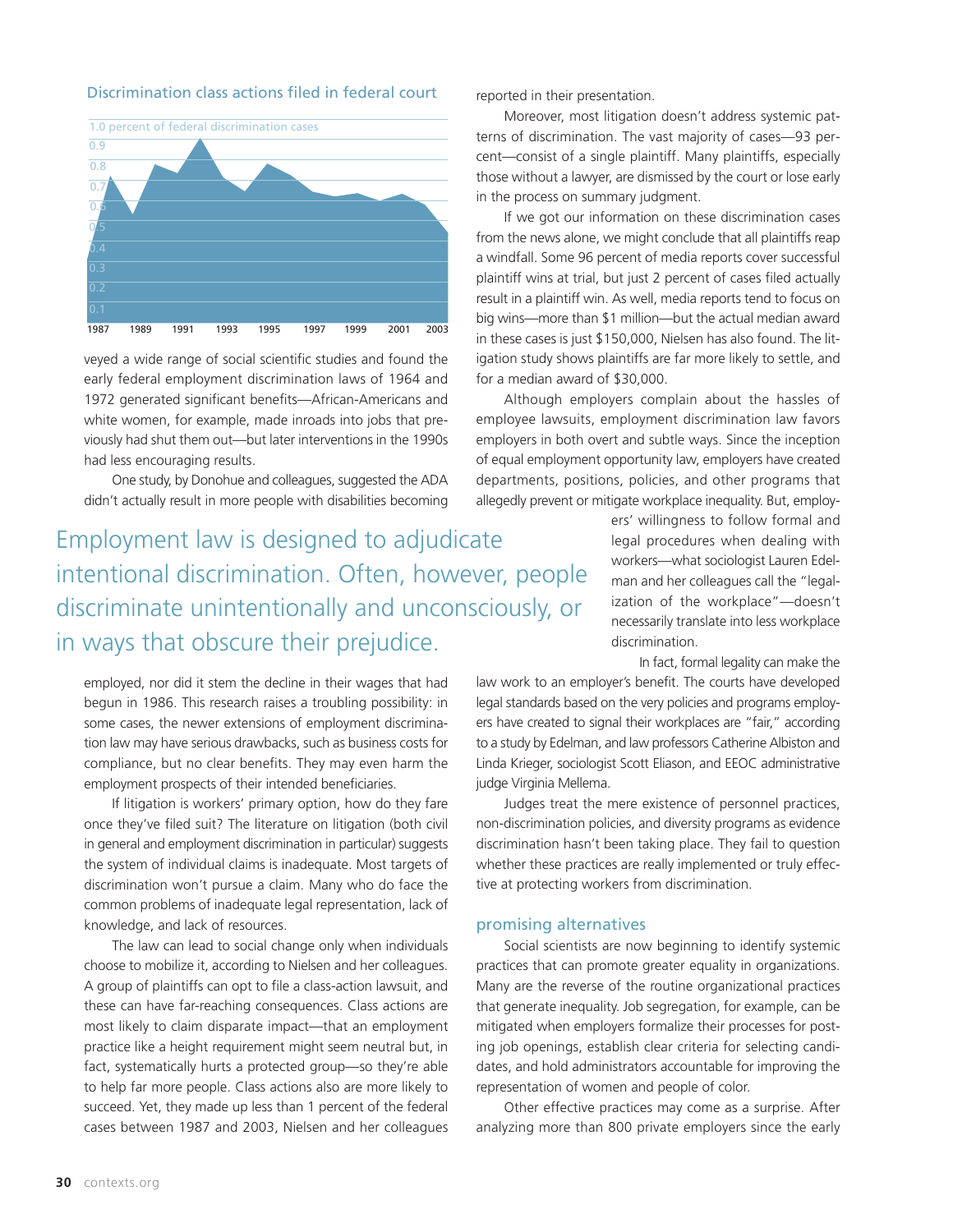

Sociologist Alexandra Kalev at the Discoveries of the Discrimination Research Group conference.

1970s, sociologist Alexandra Kalev has demonstrated that some employee involvement programs adopted by companies to increase worker efficiency actually end up helping white women, black women, and black men enter managerial ranks.

"Most women and minorities are channeled into low-visibility jobs with little opportunity for advancement. When companies create self-directed work teams and cross-training programs, these women and minorities suddenly have more opportunities to demonstrate their skills and smarts," she said.

Sociological research also reveals the law can, in surprising ways, thwart organizational interventions. Sociologist Frank Dobbin presented new results from his study with Kalev showing that most corporate diversity programs fail to improve the numbers of female and African American managers.

Managers aren't persuaded by mandatory diversity trainings nor by company statements that justify support for women and people of color because of the risks of lawsuits or other legal issues. Diversity trainings can be effective, though. When train-

ing references the "business case" for cultural differences—that workplace diversity leads to better products and greater profits—and when it avoids any mention of the law, more women and African Americans move into management positions.

What this sociological research shows us, however, is that law has both real payoffs and serious limitations as a strategy for promoting equality.

These findings are significant because the less effective diversity trainings are more popular: roughly 80 percent of companies make training mandatory and nearly 75 percent refer to law in their training curricula. These practices are a mainstay of the estimated \$8 million diversity management industry.

Despite popular rhetoric about the business case for diversity, though, the number of racial minority corporate board members and senior executives still remains limited. This finding came from a study of corporate boardrooms by sociologists Clayton Rose and William Bielby. When large American companies systematically manage the racial composition of their boards, they focus on African Americans and ignore other groups. "Race is about black ... all boards need an African American today," one white board member interviewed for their study said.

In even the best corporate diversity management programs, many workers fall through the cracks. In my own study of a Fortune 500 company, I've found the company measures "diversity" by the number of women and people of color who earn annual salaries more than \$24,000 from non-unionized, non-hourly positions. The company's diversity networking groups are for senior managers and professionals, and they hold events during business hours, which means a worker who assembles products on a factory line can't attend. Such an approach assumes female and minority representation at the top will "trickle down" to benefit everyone else.

# the discrimination frame

With all these new employer interventions, it may seem like there's no reason to retain traditional concepts of discrimination. But participants in the final roundtable considered discrimination as an analytical and legal frame, suggesting different ways to think about it.

Since the 1950s, sociologist Sam Lucas explained, civil rights law and activism have renounced prejudice with considerable success. Discrimination, however, remains deeply entrenched.

"We should still care about the results of discrimination," he insisted. Moreover, the law focuses on assigning blame for discrimination, but blame "is not helping the social scientific analysis." Sociologists should instead analyze discrimination in terms of the conditions under which it tends to occur and the actual parties involved.

Some of those at the discussion fiercely defended the legal model of discrimination. Miranda Massie, a civil rights attorney, argued political activism and class-action lawsuits together

can create disincentives for discrimination. One of her legal cases helped end sexual harassment in a car manufacturing plant where a male manager repeatedly revealed himself to female employees and abuse of women seemed to be a management perk. Their win created a better workplace for female employees in that factory, Massie said, and these legal victories must be continually reinforced.

Law professor Susan Sturm's current project examines institutional innovation, specifically initiatives that address structural inequalities and promote inclusion. She and her colleagues look at "institutional change on the cutting edge" in such areas as lowwage work, housing, and criminal justice to understand how